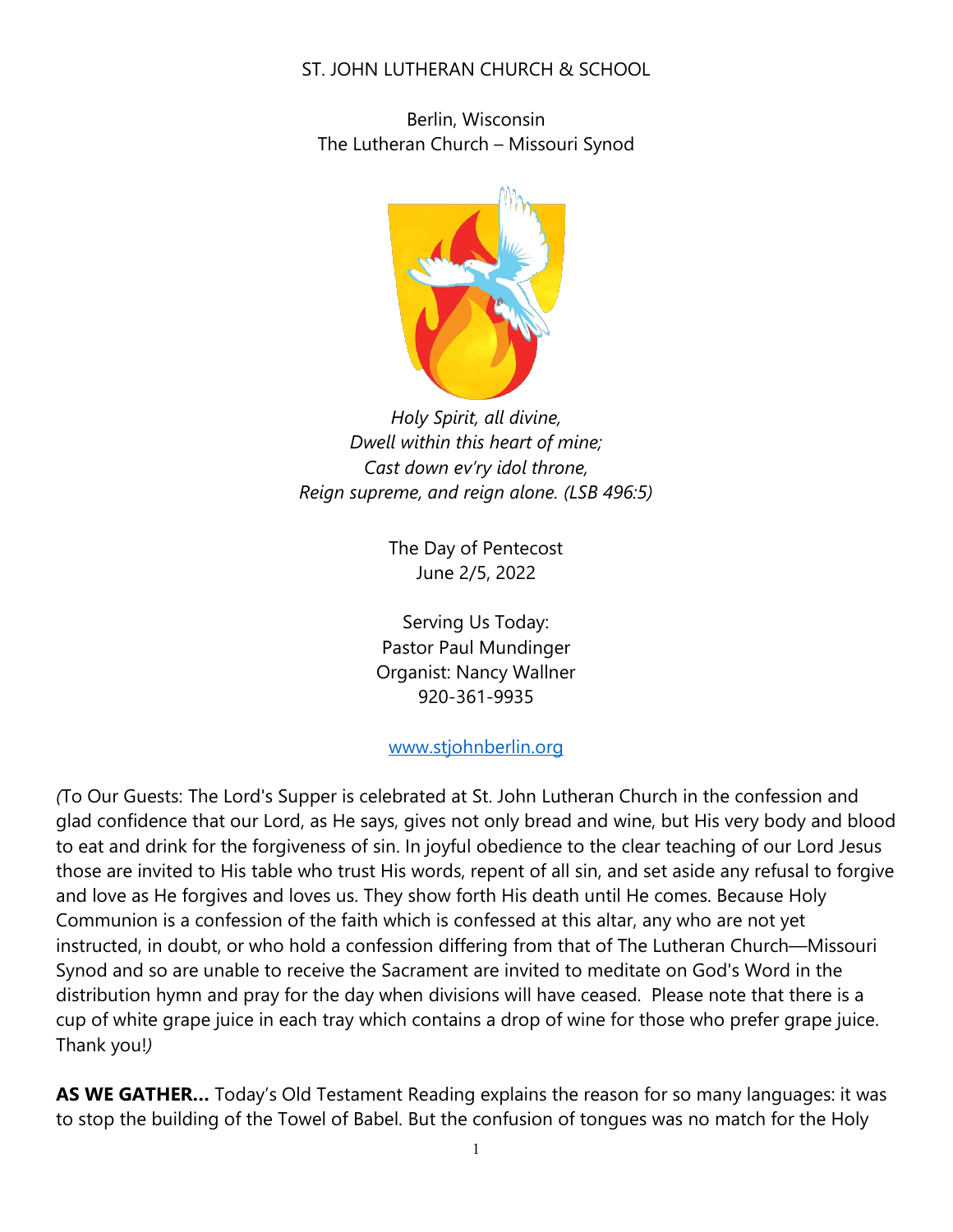Spirit. On the Day of Pentecost, the crowd needed no translation, for their ears heard the Gospel in their native languages. The Holy Spirit would also change the disciples' minds from forgetfulness to remembrance of all that our Lord had said. More than that, Jesus Himself was leaving His peace with them. That was important because no one can keep Christ's word perfectly. But their weak faith and sinful condition (and our own) would soon be overcome by the forgiveness He won in His death and resurrection. No stone has been left unturned—including the one in front of our Lord's tomb.

**CHILDREN'S WORSHIP HELPS…** Please know we have two children's worship bulletins available for young non-readers and older children. Both bulletins have activities that go along with the weekly theme. We also have activity bags for children hanging on the rear wall of the church for use throughout the worship service. If needed we have a cry room/nursery (with changing table) behind the organ in the southwest corner of the church.

#### ♫**PRE-SERVICE MUSIC**

#### **RINGING OF THE BELL**

#### **WELCOME**

### **Confession and Absolution**

#### **913 O Holy Spirit, Enter In**

- 1 O Holy Spirit, enter in, And in our hearts Your work begin, Your dwelling place now make us. Sun of the soul, O Light divine, Around and in us brightly shine, To joy and gladness wake us That we may be Truly living, To You giving Prayer unceasing And in love be still increasing. 2 Give to Your Word impressive pow'r, That in our hearts from this good hour As fire it may be glowing, That in true Christian unity
	- We faithful witnesses may be, Your glory ever showing. Hear us, cheer us By Your teaching;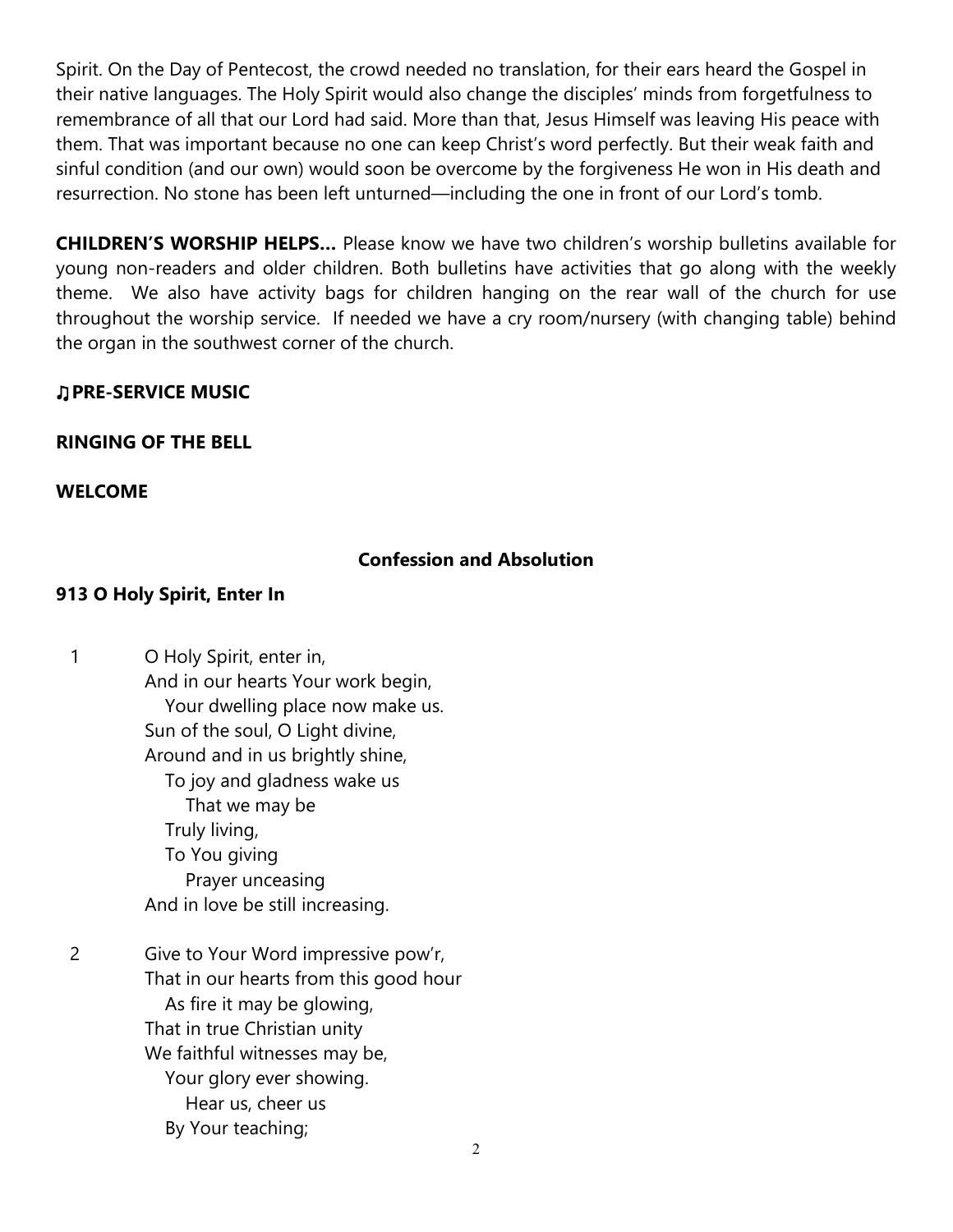Let our preaching And our labor Praise You, Lord, and serve our neighbor.

3 O mighty Rock, O Source of life, Let Your dear Word, in doubt and strife, In us be strongly burning That we be faithful unto death And live in love and holy faith, From You true wisdom learning. Your grace and peace On us shower; By Your power Christ confessing, Let us see our Savior's blessing.

Public domain *Stand*

*The sign of the cross may be made by all in remembrance of their Baptism.*

- P In the name of the Father and of the + Son and of the Holy Spirit.
- C **Amen.**
- P If we say we have no sin, we deceive ourselves, and the truth is not in us.
- C **But if we confess our sins, God, who is faithful and just, will forgive our sins and cleanse us from all unrighteousness.**

*Silence for reflection on God's Word and for self-examination.*

- P Let us then confess our sins to God our Father.
- C **Most merciful God, we confess that we are by nature sinful and unclean. We have sinned against You in thought, word, and deed, by what we have done and by what we have left undone. We have not loved You with our whole heart; we have not loved our neighbors as ourselves. We justly deserve Your present and eternal punishment. For the sake of Your Son, Jesus Christ, have mercy on us. Forgive us, renew us, and lead us, so that we may delight in Your will and walk in Your ways to the glory of Your holy name. Amen.**
- P Almighty God in His mercy has given His Son to die for you and for His sake forgives you all your sins. As a called and ordained servant of Christ, and by His authority, I therefore forgive you all your sins in the name of the Father and of the + Son and of the Holy Spirit.
- C **Amen.**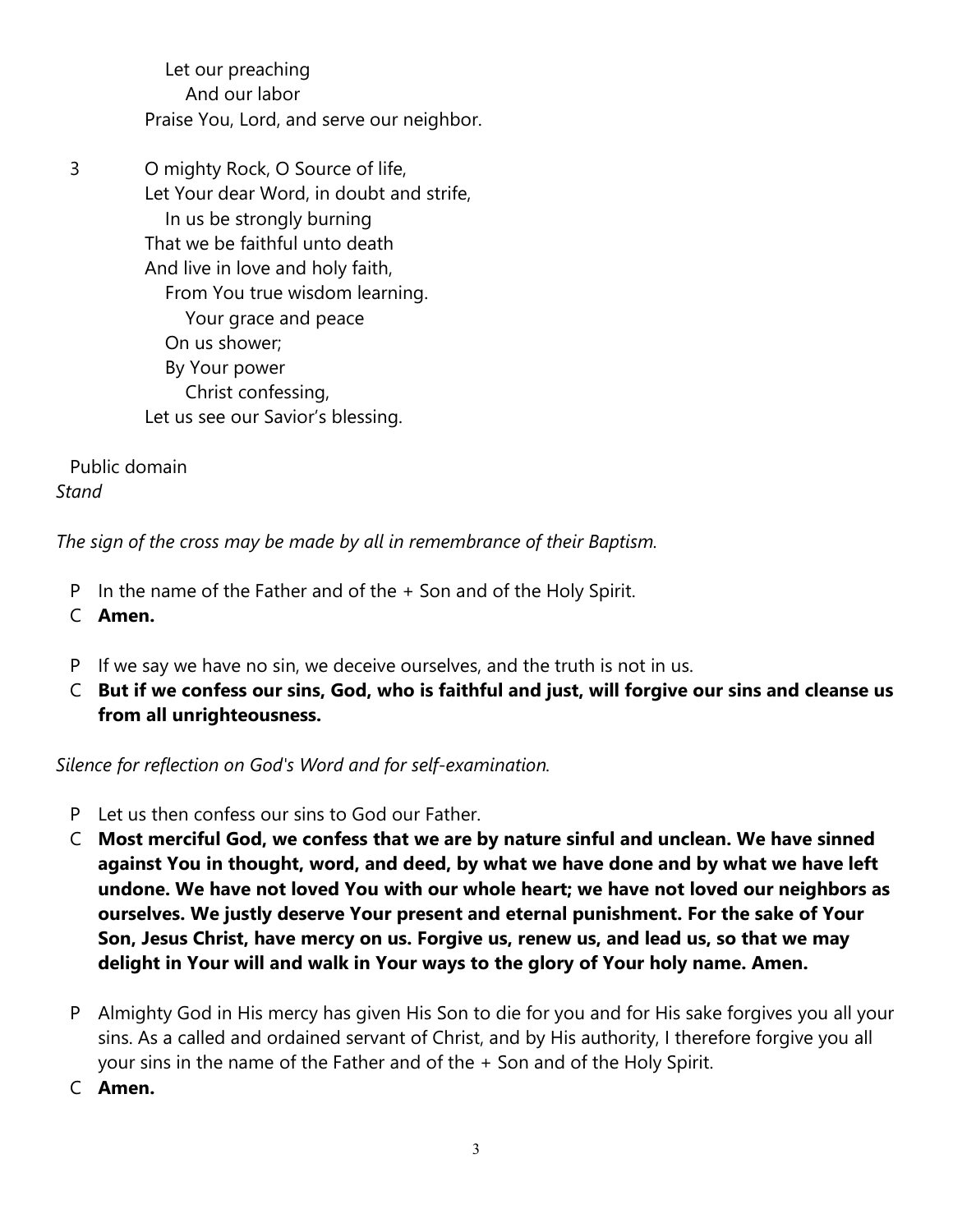**Introit** *Ps. 104:24, 27–28, 30; antiphon: Liturgical Text*

Come, Holy Spirit, fill the hearts of the faithful, and kindle in them the fire of your love. Alleluia.

# **O LORD, how manifold are your works! In wisdom have you made them all; the earth is full of your creatures.**

These all look to you, to give them their food in due season. **When you give it to them, they gather it up; when you open your hand, they are filled with good things.**

When you send forth your Spirit, they are created, and you renew the face of the ground.

**Glory be to the Father and to the Son and to the Holy Spirit; as it was in the beginning, is now, and will be forever. Amen.**

Come, Holy Spirit, fill the hearts of the faithful, and kindle in them the fire of your love. Alleluia.

# **Kyrie** *LSB 152*

- P In peace let us pray to the Lord.
- C **Lord, have mercy.**
- P For the peace from above and for our salvation let us pray to the Lord.
- C **Lord, have mercy.**
- P For the peace of the whole world, for the well-being of the Church of God, and for the unity of all let us pray to the Lord.
- C **Lord, have mercy.**
- P For this holy house and for all who offer here their worship and praise let us pray to the Lord.
- C **Lord, have mercy.**
- P Help, save, comfort, and defend us, gracious Lord.
- C **Amen.**

**Hymn of Praise** This Is the Feast *LSB 155*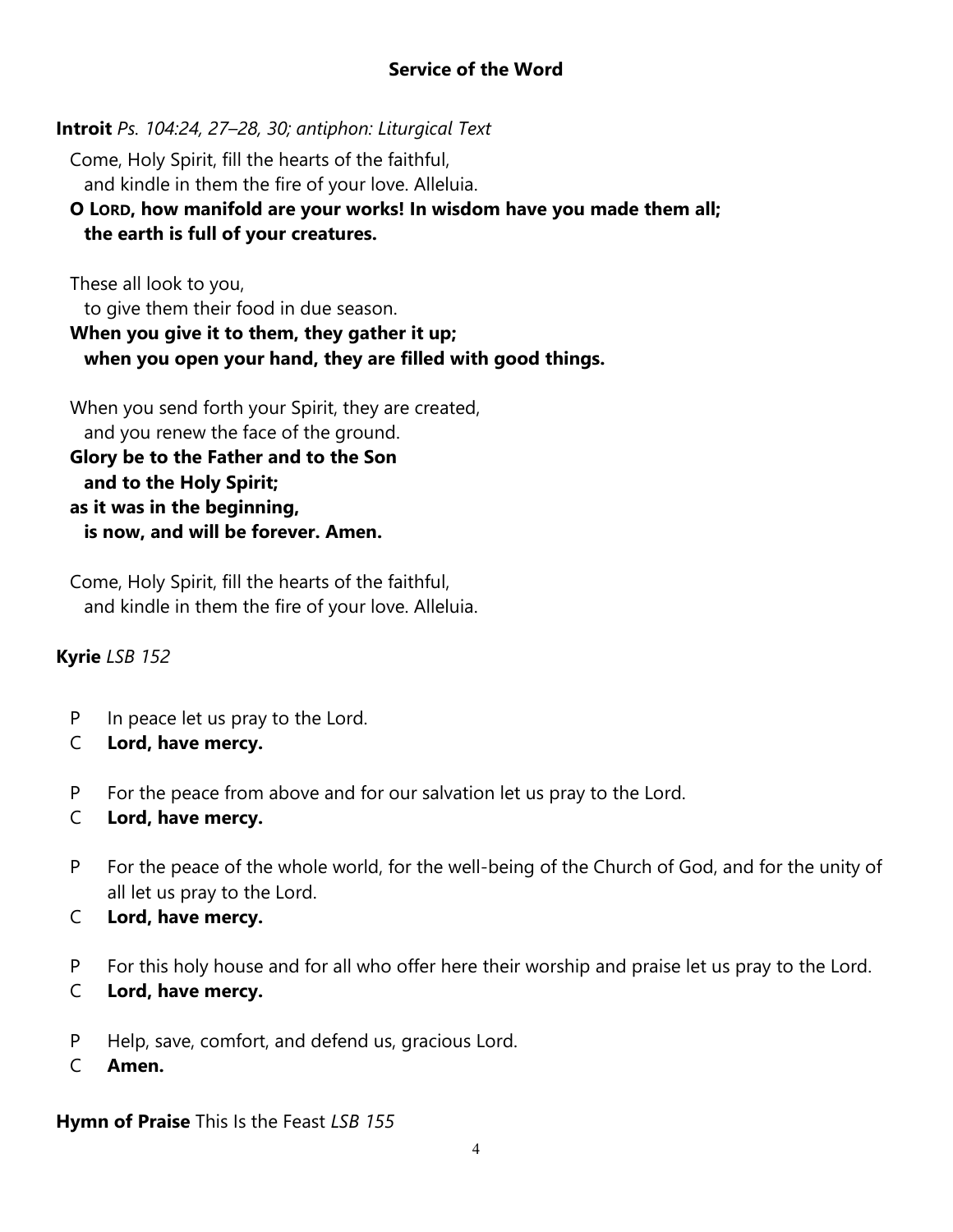C **This is the feast of victory for our God. Alleluia, alleluia, alleluia.**

**Worthy is Christ, the Lamb who was slain, whose blood set us free to be people of God.**

**This is the feast of victory for our God. Alleluia, alleluia, alleluia.**

**Power, riches, wisdom and strength, and honor, blessing, and glory are His.**

**This is the feast of victory for our God. Alleluia, alleluia, alleluia.**

**Sing with all the people of God, and join in the hymn of all creation. Blessing, honor, glory, and might be to God and the Lamb forever. Amen.**

**This is the feast of victory for our God. Alleluia, alleluia, alleluia.**

**For the Lamb who was slain has begun His reign. Alleluia.**

**This is the feast of victory for our God. Alleluia, alleluia, alleluia.**

# **Salutation and Collect of the Day**

P The Lord be with you.

#### C **And also with you.**

P Let us pray.

O God, on this day You once taught the hearts of Your faithful people by sending them the light of Your Holy Spirit. Grant us in our day by the same Spirit to have a right understanding in all things and evermore to rejoice in His holy consolation; through Jesus Christ, Your Son, our Lord, who lives and reigns with You and the Holy Spirit, one God, now and forever.

C **Amen.**

*Sit*

**Old Testament Reading** *Genesis 11:1–9 (God confuses the people's language to stop them from building a great tower.)*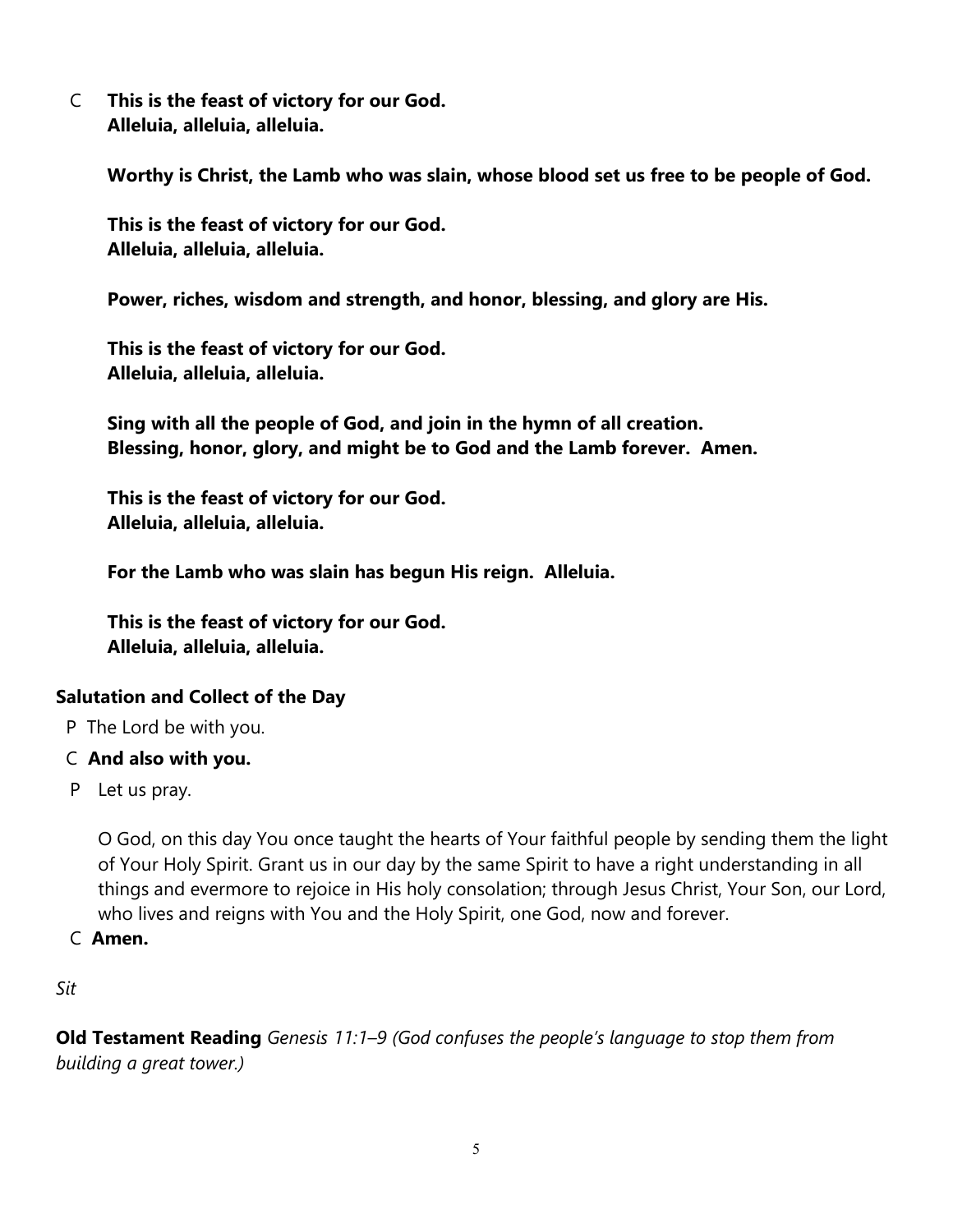<sup>1</sup>Now the whole earth had one language and the same words. <sup>2</sup>And as people migrated from the east, they found a plain in the land of Shinar and settled there. <sup>3</sup>And they said to one another, "Come, let us make bricks, and burn them thoroughly." And they had brick for stone, and bitumen for mortar. <sup>4</sup>Then they said, "Come, let us build ourselves a city and a tower with its top in the heavens, and let us make a name for ourselves, lest we be dispersed over the face of the whole earth." <sup>5</sup>And the LORD came down to see the city and the tower, which the children of man had built.  $6$ And the LORD said, "Behold, they are one people, and they have all one language, and this is only the beginning of what they will do. And nothing that they propose to do will now be impossible for them. <sup>7</sup>Come, let us go down and there confuse their language, so that they may not understand one another's speech." <sup>8</sup>So the Loro dispersed them from there over the face of all the earth, and they left off building the city. <sup>9</sup>Therefore its name was called Babel, because there the LORD confused the language of all the earth. And from there the LORD dispersed them over the face of all the earth.

- P This is the Word of the Lord.
- C **Thanks be to God.**

# **Ministry of Music** (St. John Junior Choir)

#### **Psalm** *Psalm 14*

<sup>1</sup>Hear my prayer, O LORD; give ear to my pleas for mercy! In your faithfulness answer me, in your righteousness!

# **2Enter not into judgment with your servant, for no one living is righteous before you.**

<sup>3</sup>For the enemy has pursued my soul; he has crushed my life to the ground; he has made me sit in darkness like those long dead.

### **4Therefore my spirit faints within me; my heart within me is appalled.**

<sup>5</sup>I remember the days of old; I meditate on all that you have done; I ponder the work of your hands.

# **6I stretch out my hands to you; my soul thirsts for you like a parched land.**

<sup>7</sup>Answer me quickly, O LORD! My spirit fails!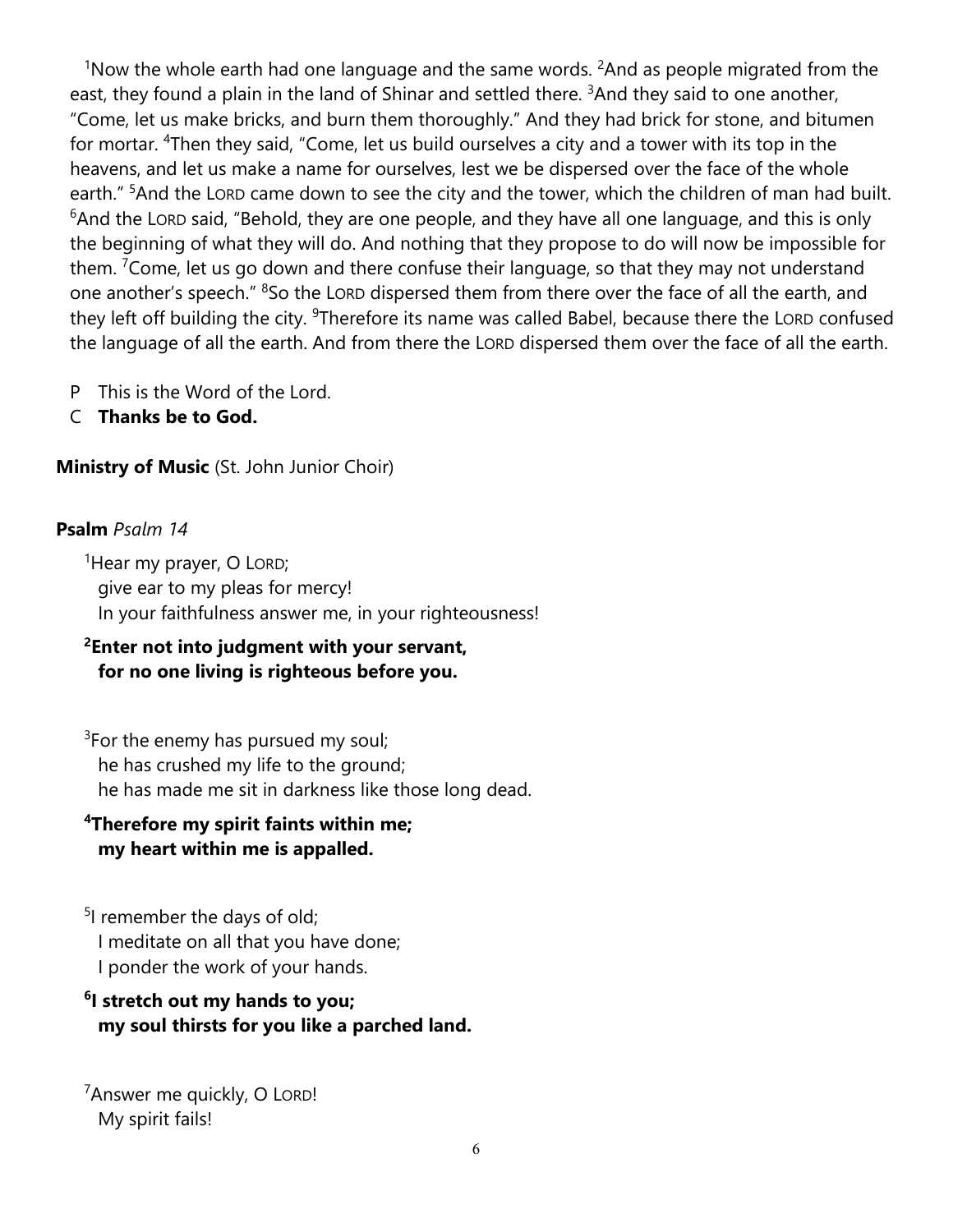Hide not your face from me, lest I be like those who go down to the pit.

**8Let me hear in the morning of your steadfast love, for in you I trust. Make me know the way I should go, for to you I lift up my soul.**

 $^9$ Deliver me from my enemies, O Lor $\scriptstyle\rm D$ ! I have fled to you for refuge!

**10Teach me to do your will, for you are my God! Let your good Spirit lead me on level ground!**

<sup>11</sup>For your name's sake, O LORD, preserve my life! In your righteousness bring my soul out of trouble!

### **12And in your steadfast love you will cut off my enemies, and you will destroy all the adversaries of my soul, for I am your servant.**

**Second Reading** *Acts 2:1–21 (Fifth days after Easter, the Holy Spirit enables the apostles to be heard in many languages.)*

<sup>1</sup>When the day of Pentecost arrived, they were all together in one place. <sup>2</sup>And suddenly there came from heaven a sound like a mighty rushing wind, and it filled the entire house where they were sitting. <sup>3</sup>And divided tongues as of fire appeared to them and rested on each one of them. <sup>4</sup>And they were all filled with the Holy Spirit and began to speak in other tongues as the Spirit gave them utterance.

 $5$ Now there were dwelling in Jerusalem Jews, devout men from every nation under heaven.  $6$ And at this sound the multitude came together, and they were bewildered, because each one was hearing them speak in his own language. <sup>7</sup>And they were amazed and astonished, saying, "Are not all these who are speaking Galileans? <sup>8</sup>And how is it that we hear, each of us in his own native language? <sup>9</sup>Parthians and Medes and Elamites and residents of Mesopotamia, Judea and Cappadocia, Pontus and Asia, <sup>10</sup>Phrygia and Pamphylia, Egypt and the parts of Libya belonging to Cyrene, and visitors from Rome, <sup>11</sup>both Jews and proselytes, Cretans and Arabians—we hear them telling in our own tongues the mighty works of God."  $^{12}$ And all were amazed and perplexed, saying to one another, "What does this mean?" 13But others mocking said, "They are filled with new wine."

 $14$ But Peter, standing with the eleven, lifted up his voice and addressed them, "Men of Judea and all who dwell in Jerusalem, let this be known to you, and give ear to my words. <sup>15</sup>For these men are not drunk, as you suppose, since it is only the third hour of the day. <sup>16</sup>But this is what was uttered through the prophet Joel: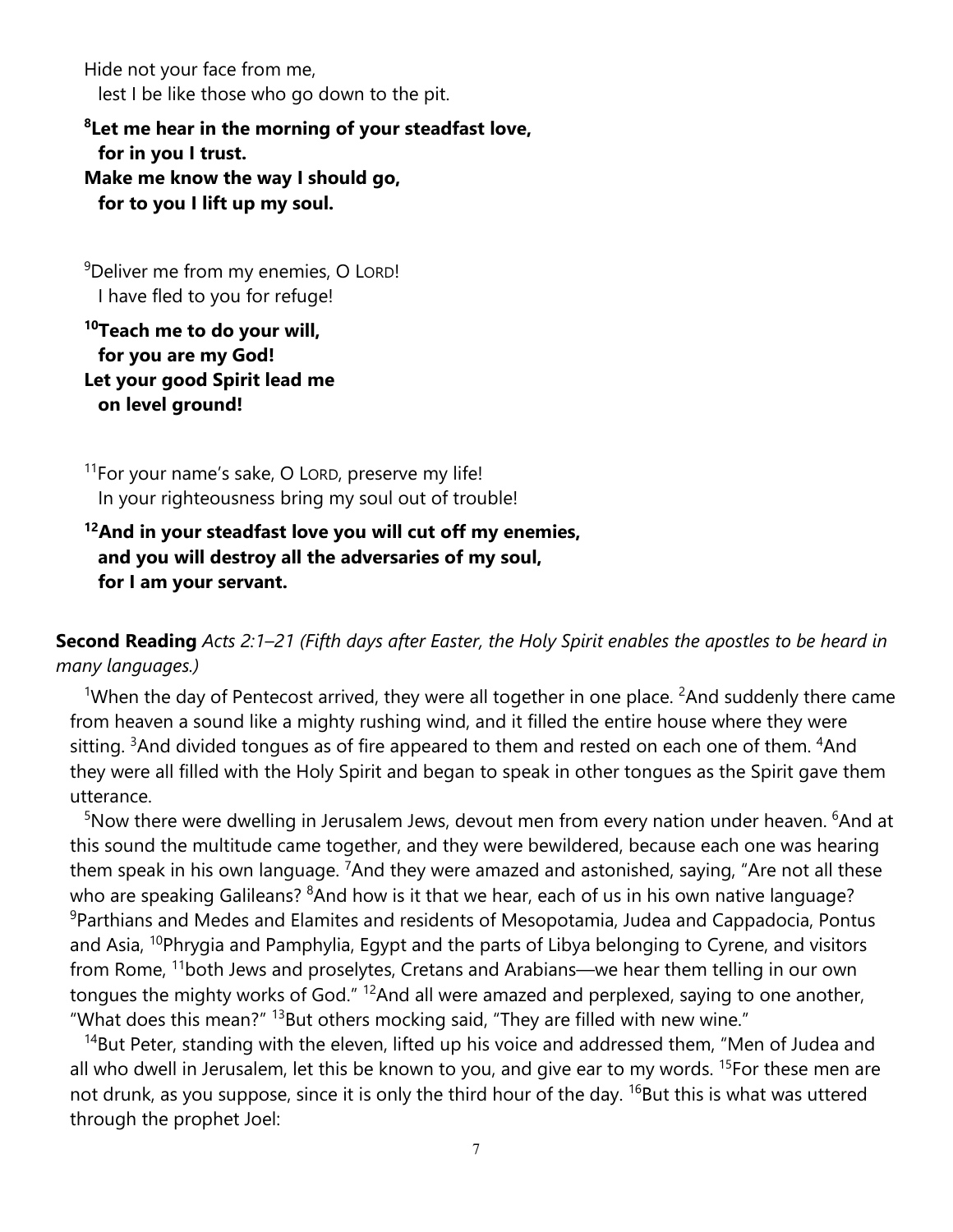$17''$ 'And in the last days it shall be, God declares,

that I will pour out my Spirit on all flesh,

and your sons and your daughters shall prophesy,

and your young men shall see visions,

and your old men shall dream dreams;

 $18$ even on my male servants and female servants

in those days I will pour out my Spirit, and they shall prophesy.

<sup>19</sup> And I will show wonders in the heavens above

and signs on the earth below,

blood, and fire, and vapor of smoke;

 $20$ the sun shall be turned to darkness

and the moon to blood,

before the day of the Lord comes, the great and magnificent day.

 $21$ And it shall come to pass that everyone who calls upon the name of the Lord shall be saved.<sup>""</sup>

P This is the Word of the Lord.

C **Thanks be to God.**

*Stand*

# **Alleluia and Verse** *LSB 156*

C **Alleluia. Lord, to whom shall we go? You have the words of eternal life. Alleluia, alleluia.**

**Holy Gospel** *John 14:23–31 (Jesus says that the Spirit will teach and remind His followers of what He has said.)*

P The Holy Gospel according to St. John, the fourteenth chapter.

# C **Glory to You, O Lord.**

<sup>23</sup> Jesus answered him, "If anyone loves me, he will keep my word, and my Father will love him, and we will come to him and make our home with him. <sup>24</sup>Whoever does not love me does not keep my words. And the word that you hear is not mine but the Father's who sent me.

<sup>25</sup> These things I have spoken to you while I am still with you. <sup>26</sup>But the Helper, the Holy Spirit, whom the Father will send in my name, he will teach you all things and bring to your remembrance all that I have said to you. <sup>27</sup> Peace I leave with you; my peace I give to you. Not as the world gives do I give to you. Let not your hearts be troubled, neither let them be afraid. <sup>28</sup>You heard me say to you, 'I am going away, and I will come to you.' If you loved me, you would have rejoiced, because I am going to the Father, for the Father is greater than I.<sup>29</sup>And now I have told you before it takes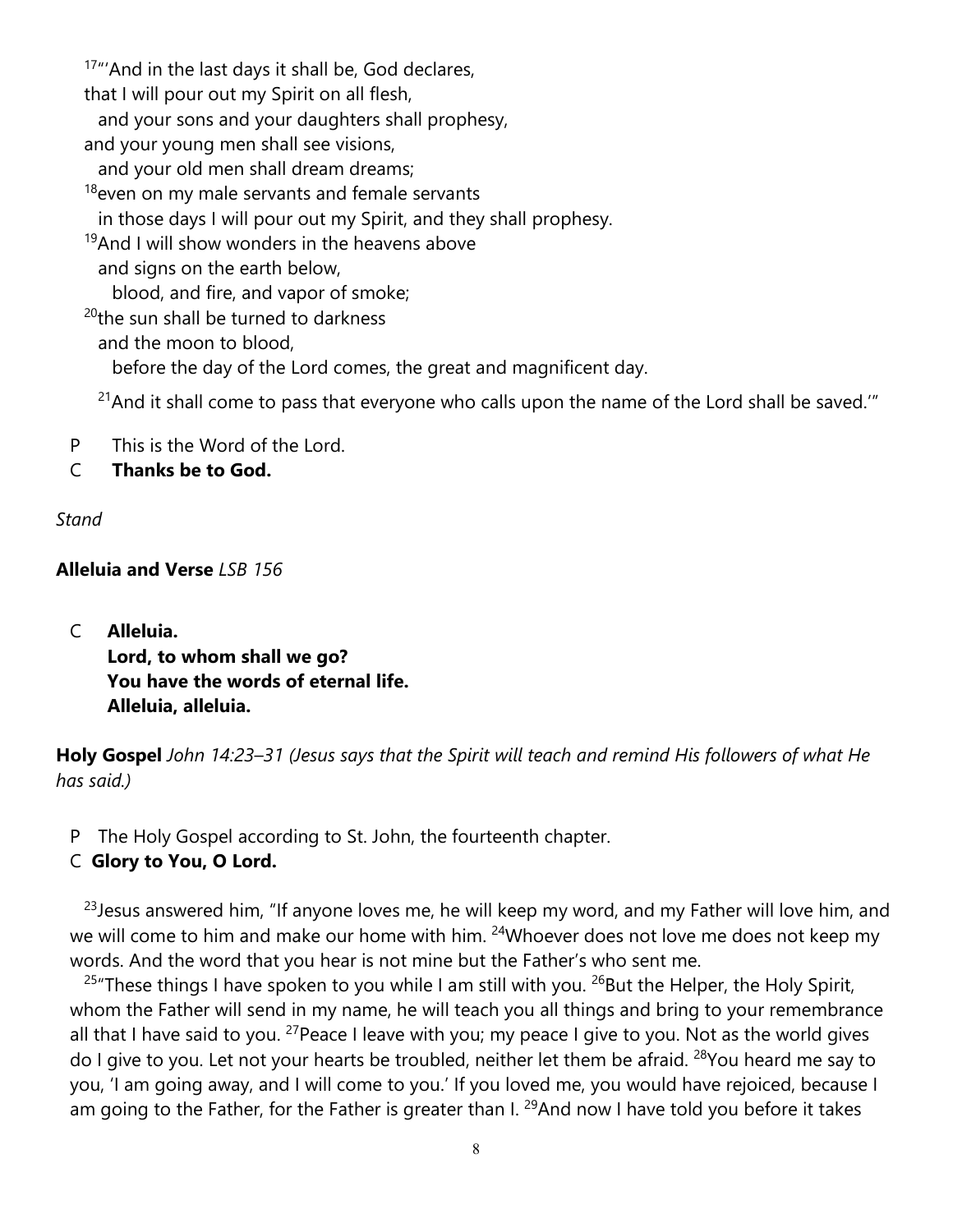place, so that when it does take place you may believe.  $30$ I will no longer talk much with you, for the ruler of this world is coming. He has no claim on me,  $31$  but I do as the Father has commanded me, so that the world may know that I love the Father. Rise, let us go from here.

P This is the Gospel of the Lord.

# C **Praise to You, O Christ.**

*Sit*

# **Children's Message**

# **500 Creator Spirit, by Whose Aid**

- 1 Creator Spirit, by whose aid The world's foundations first were laid, Come, visit ev'ry humble mind; Come, pour Your joys on humankind; From sin and sorrow set us free; May we Your living temples be.
- 2 O Source of uncreated light, The bearer of God's gracious might, Thrice-holy fount, thrice-holy fire, Our hearts with heav'nly love inspire; Your sacred, healing message bring To sanctify us as we sing.
- 3 Giver of grace, descend from high; Your sev'nfold gifts to us supply; Help us eternal truths receive And practice all that we believe; Give us Yourself that we may see The glory of the Trinity.
- 4 Immortal honor, endless fame Attend the\_almighty Father's name; The Savior-Son be glorified, Who for all humankind has died; To You, O Paraclete, we raise Unending songs of thanks and praise.

#### Public domain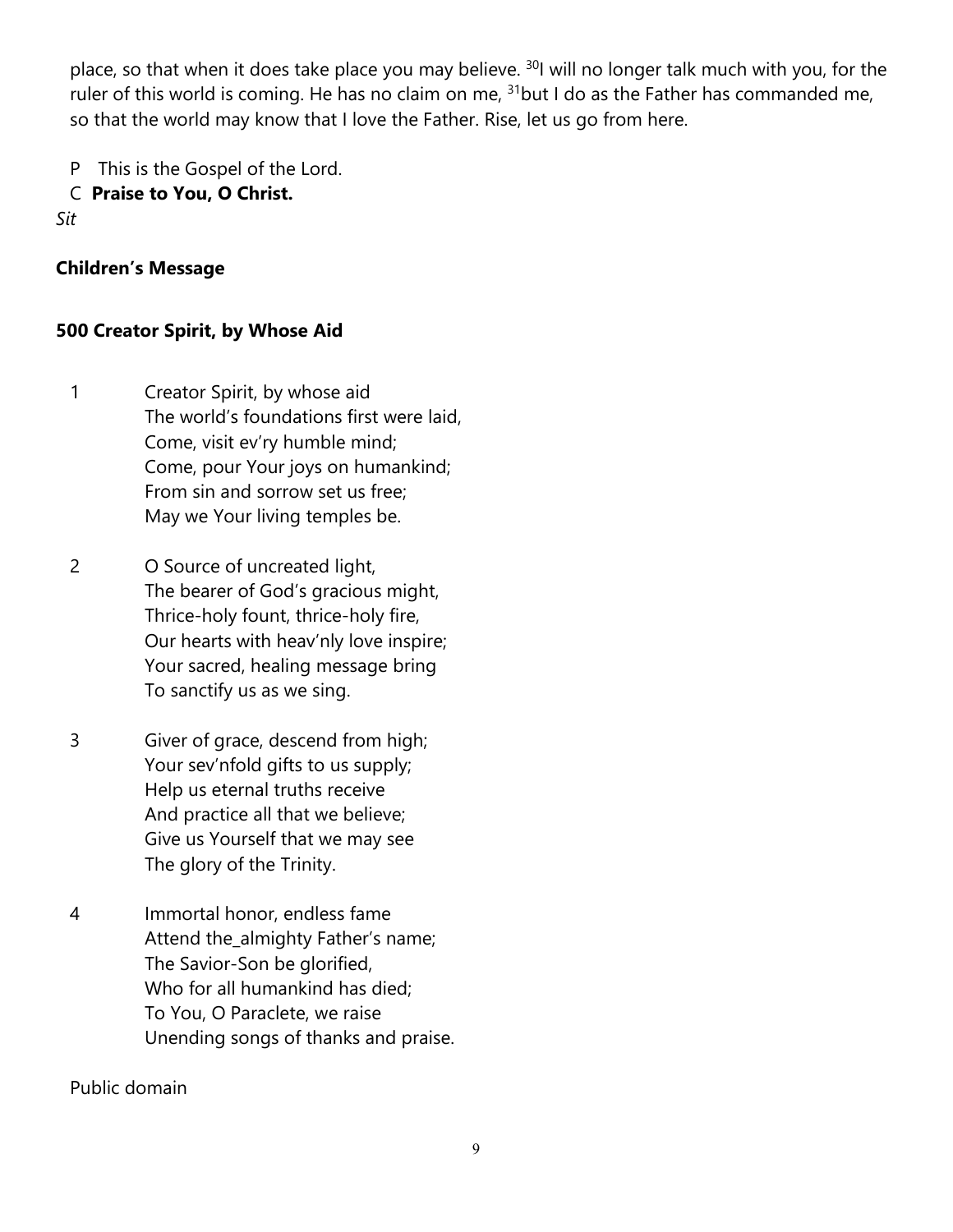**Sermon** "Perfect Communication" (Acts 2:1-21)

**Catechism** (The Third Article)

- **All: I believe in the Holy Spirit, the holy Christian Church, the communion of saints, the forgiveness of sins, the resurrection of the body, and the life everlasting. Amen.**
- P: What does this mean?
- **All: I believe that I cannot by my own reason or strength believe in Jesus Christ, my Lord, or come to Him; but the Holy Spirit has called me by the Gospel, enlightened me with His gifts, sanctified and kept me in the true faith.**

**In the same way He calls, gathers, enlightens, and sanctifies the whole Christian Church on earth, and keeps it with Jesus Christ in the one true faith.**

**In this Christian Church He daily and richly forgives all my sins and the sins of all believers.**

**On the Last Day He will raise me and all the dead, and give eternal life to me and all believers in Christ.**

**This is most certainly true.**

#### **Prayer of the Church**

P: Lord Jesus, You told the Twelve that the Holy Spirit "will teach you all things and bring to your remembrance all that I have said to you." And so we ask that You inform our individual minds, our congregation's ministry, and the work of the Church around the world so that together we bring the Gospel to many people in their diverse cultures, needs, and circumstances. Guide, inform, and protect the leaders of the Church and every faithful member that we use the many gifts of the Spirit here in our day. Lord, in Your mercy,

#### **C: hear our prayer.**

- P: Lord over all, people are calling out to You for strength in their vocations, for new opportunities to use their gifts, and for Your direction as they work for peace and concord, for bountiful harvests from field and flock, for health, dignity, justice, and freedom, [*especially . . .*]. Most come to Your throne without our awareness; hear them in Your mercy. Open our hearts and minds so that under Your forgiving grace we serve and love them, being part of Your answers to their pleas. Lord, in Your mercy,
- **C: hear our prayer.**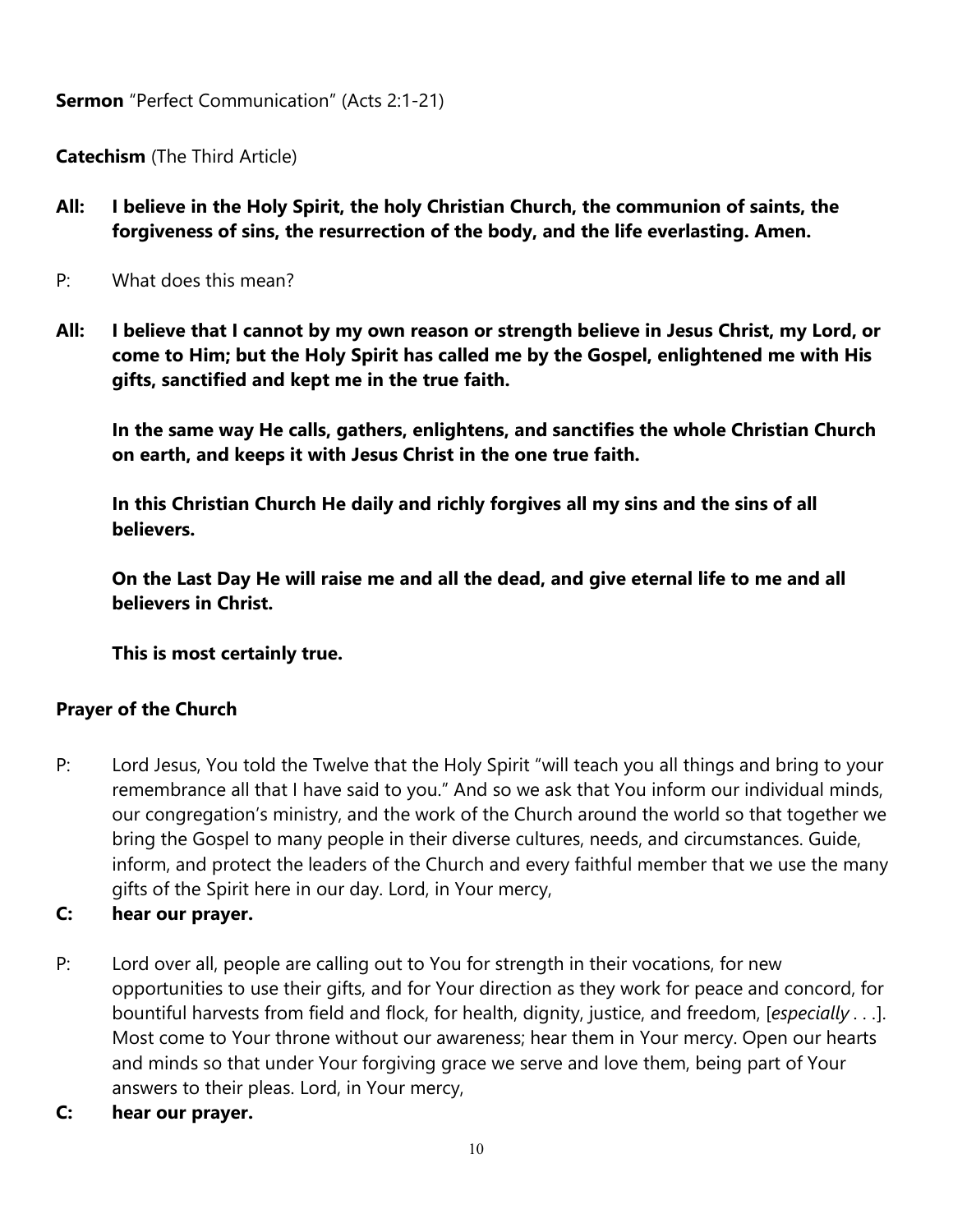- P: Into Your hands, heavenly Father, we place ourselves and all for whom we pray, trusting that Your Holy Spirit will pray for us and them with groanings too deep for words, and that You will respond in grace and mercy for the sake of Your Son, Jesus Christ, our Lord, in whose name we pray.
- **C Amen.**

*Sit*

**Offering** (St. John School Bell Choir)

*Stand*

**Offertory** *LSB 159*

C **What shall I render to the Lord for all His benefits to me? I will offer the sacrifice of thanksgiving and will call on the name of the Lord. I will take the cup of salvation and will call on the name of the Lord. I will pay my vows to the Lord now in the presence of all His people, in the courts of the Lord's house, in the midst of you, O Jerusalem.**

**Service of the Sacrament**

**Preface** *LSB 160*

- P The Lord be with you.
- C **And also with you.**
- P Lift up your hearts.
- C **We lift them to the Lord.**
- P Let us give thanks to the Lord our God.
- C **It is right to give Him thanks and praise.**
- P It is truly good, right, and salutary that we should at all times and in all places give thanks to You, holy Lord, almighty Father, everlasting God, through Jesus Christ, our Lord, who ascended above the heavens and, sitting at Your right hand, poured out on this day the promised Holy Spirit on His chosen disciples. For all this the whole earth rejoices with exceeding joy. Therefore with angels and archangels and with all the company of heaven we laud and magnify Your glorious name, evermore praising You and singing:

**Sanctus** *LSB 161*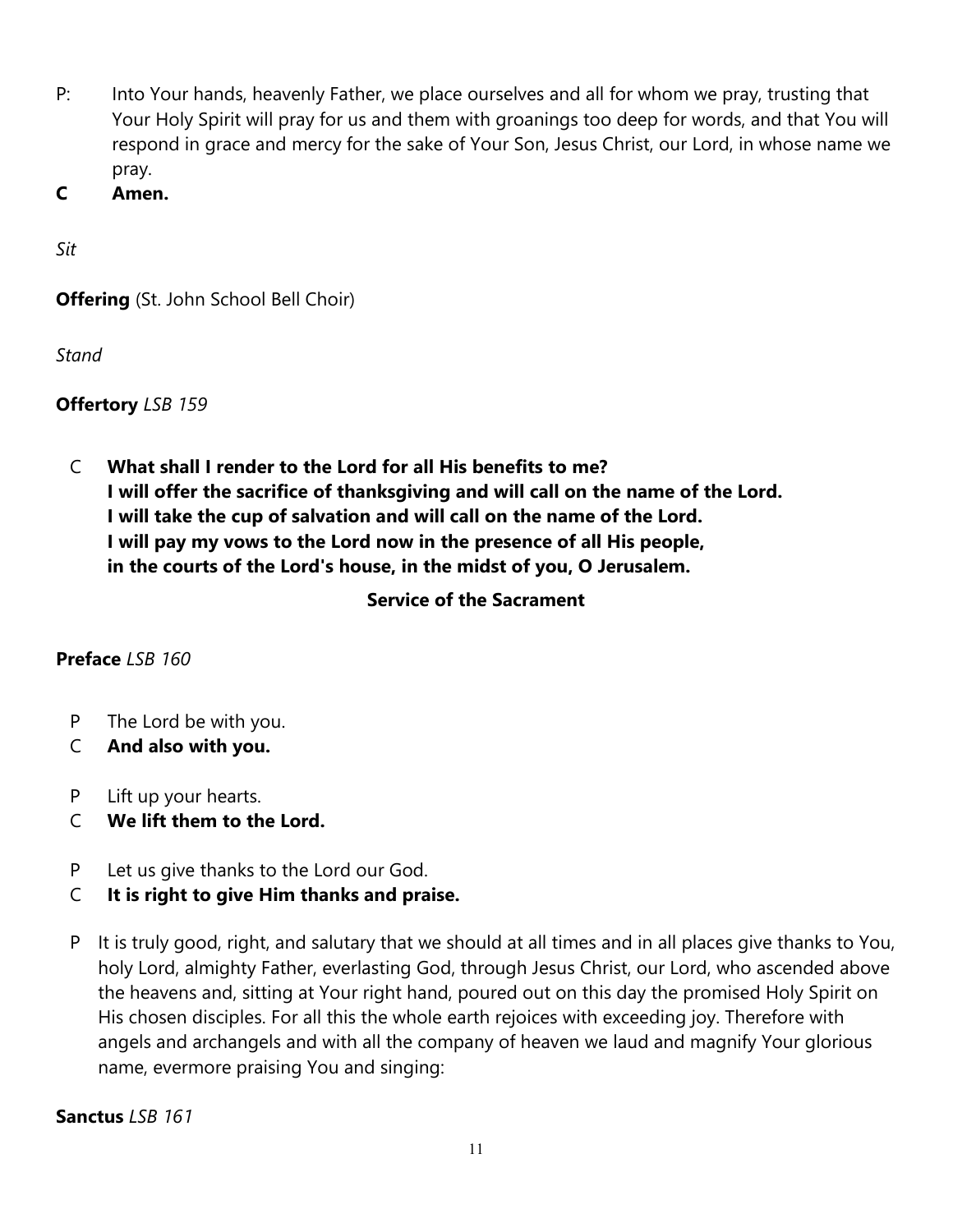C **Holy, holy, holy Lord, God of pow'r and might: Heaven and earth are full of your glory. Hosanna. Hosanna. Hosanna in the highest. Blessed is He who comes in the name of the Lord. Hosanna in the highest.**

#### **Lord's Prayer** *LSB 162*

- P Lord, remember us in Your kingdom and teach us to pray:
- C **Our Father who art in heaven,**

 **hallowed be Thy name, Thy kingdom come, Thy will be done on earth as it is in heaven; give us this day our daily bread; and forgive us our trespasses as we forgive those who trespass against us; and lead us not into temptation, but deliver us from evil.**

**For Thine is the kingdom and the power and the glory forever and ever. Amen.**

**The Words of Our Lord** *LSB 162*

**Pax Domini** *LSB 163*

- P The peace of the Lord be with you always.
- C **Amen.**

**Agnus Dei** *LSB 163*

C **Lamb of God, You take away the sin of the world; have mercy on us. Lamb of God, You take away the sin of the world; have mercy on us. Lamb of God, You take away the sin of the world; grant us peace.**

*Sit*

**Distribution Hymns**

**645 Built on the Rock**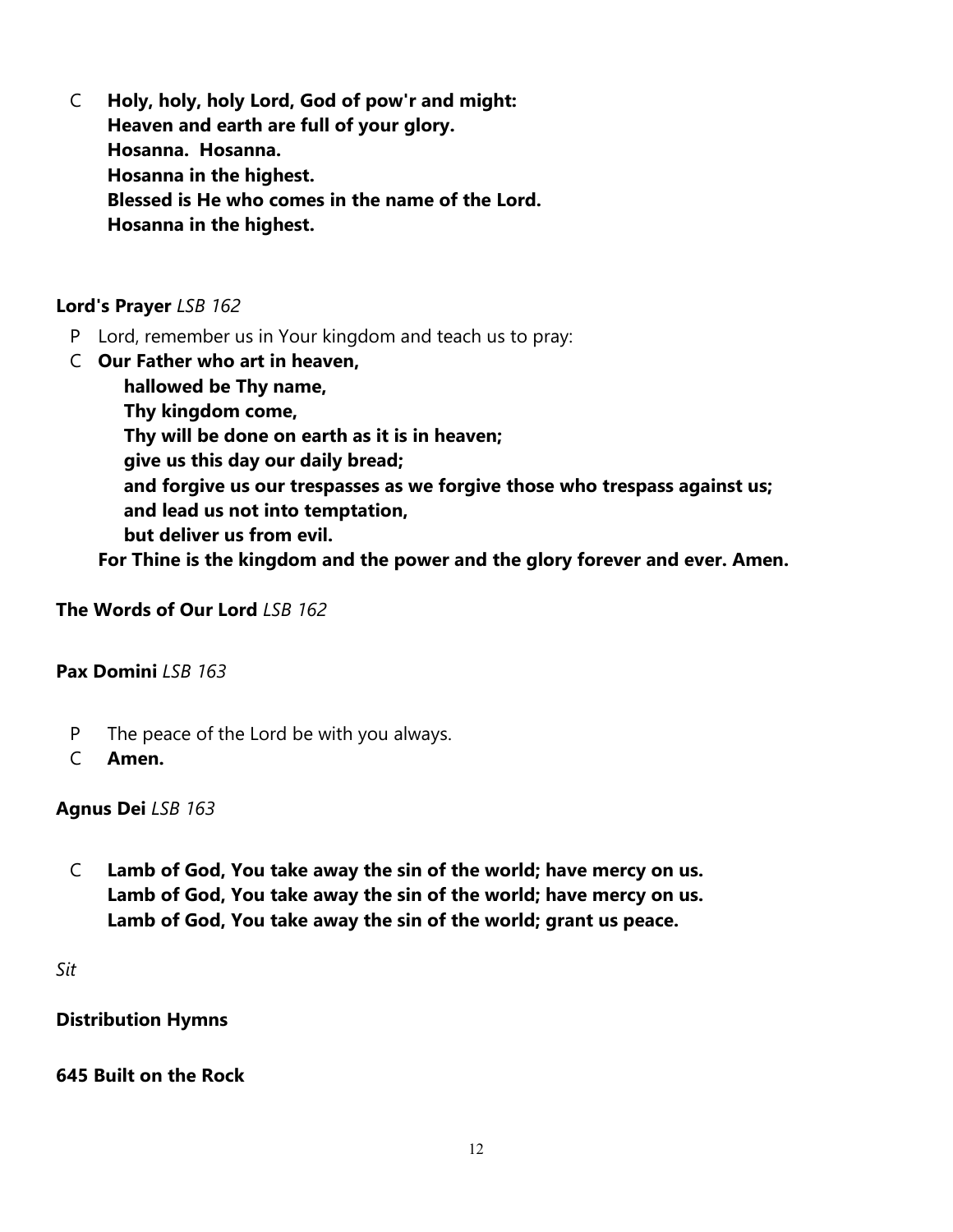1 Built on the Rock the Church shall stand Even when steeples are falling. Crumbled have spires in ev'ry land; Bells still are chiming and calling, Calling the young and old to rest, But above all the souls distressed, Longing for rest everlasting.

2 Surely in temples made with hands God, the Most High, is not dwelling; High above earth His temple stands, All earthly temples excelling. Yet He who dwells in heav'n above Chooses to live with us in love, Making our bodies His temple.

3 We are God's house of living stones, Built for His own habitation. He through baptismal grace us owns Heirs of His wondrous salvation. Were we but two His name to tell, Yet He would deign with us to dwell With all His grace and His favor.

4 Here stands the font before our eyes, Telling how God has received us. The\_altar recalls Christ's sacrifice And what His Supper here gives us. Here sound the Scriptures that proclaim Christ yesterday, today, the same, And evermore, our Redeemer.

5 Grant, then, O God, Your will be done, That, when the church bells are ringing, Many in saving faith may come Where Christ His message is bringing: "I know My own; My own know Me. You, not the world, My face shall see. My peace I leave with you. Amen."

Public domain

#### **643 Sent Forth by God's Blessing**

13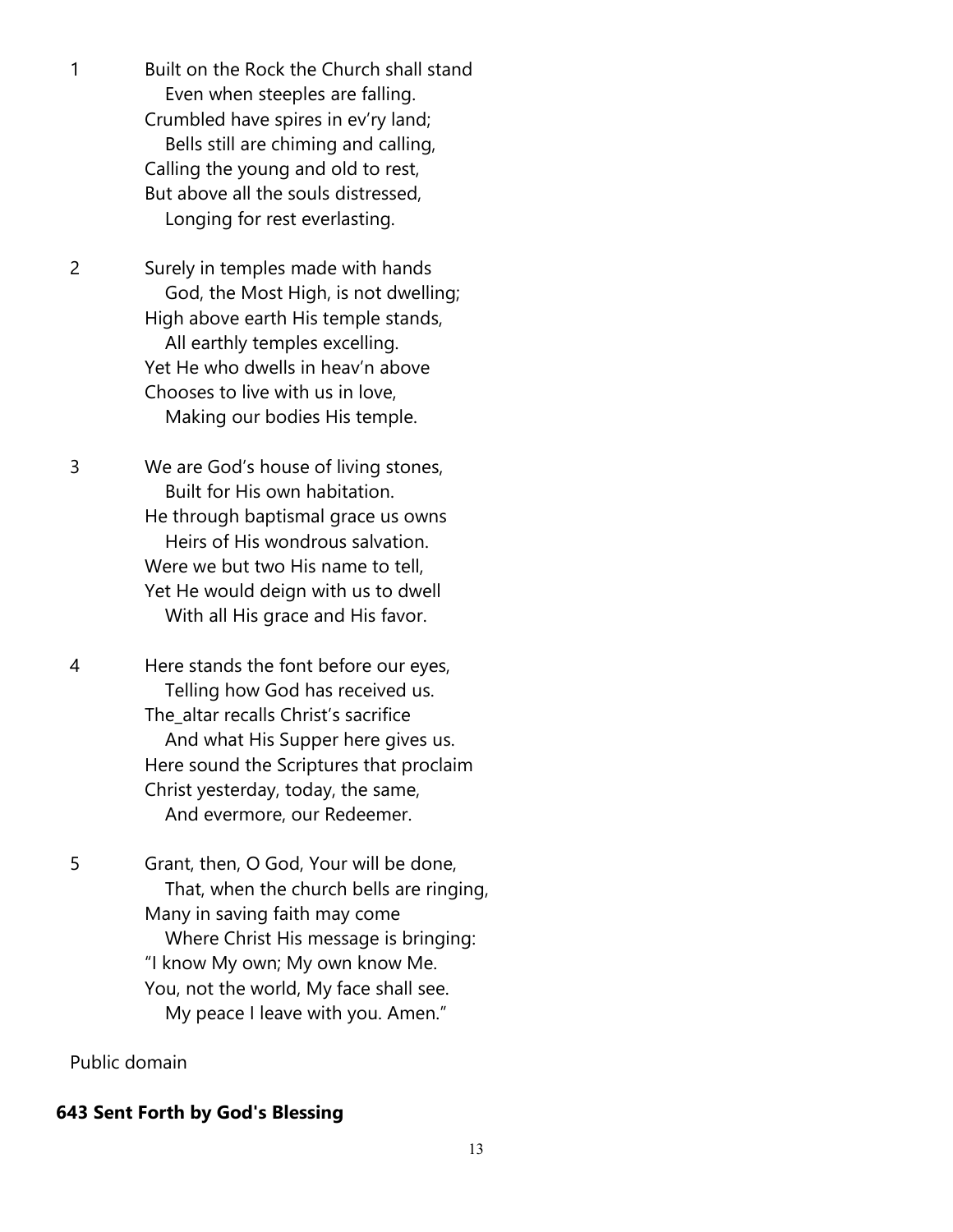1 Sent forth by God's blessing, Our true faith confessing, The people of God from His dwelling take leave. The Supper is ended. O now be extended The fruits of this service in all who believe. The seed of His teaching, Receptive souls reaching, Shall blossom in action for God and for all. His grace did invite us, His love shall unite us To work for God's kingdom and answer His call. 2 With praise and thanksgiving To God ever-living, The tasks of our ev'ryday life we will face. Our faith ever sharing, In love ever caring, Embracing His children of each tribe and race. With Your feast You feed us, With Your light now lead us; Unite us as one in this life that we share.

 Then may all the living With praise and thanksgiving Give honor to Christ and His name that we bear.

© 1964 World Library Publications. Used by permission: LSB Hymn License .NET, no. 100012190.

#### *Stand*

**Post-Communion Canticle** "Thank the Lord *LSB 164*

- C **Thank the Lord and sing His praise; tell ev'ryone what He has done. Let all who seek the Lord rejoice and proudly bear His name. He recalls His promises and leads His people forth in joy with shouts of thanksgiving. Alleluia, alleluia.**
- **St. John School Cherub Choir**
- **St. John School 1st & 2nd Grade Choir**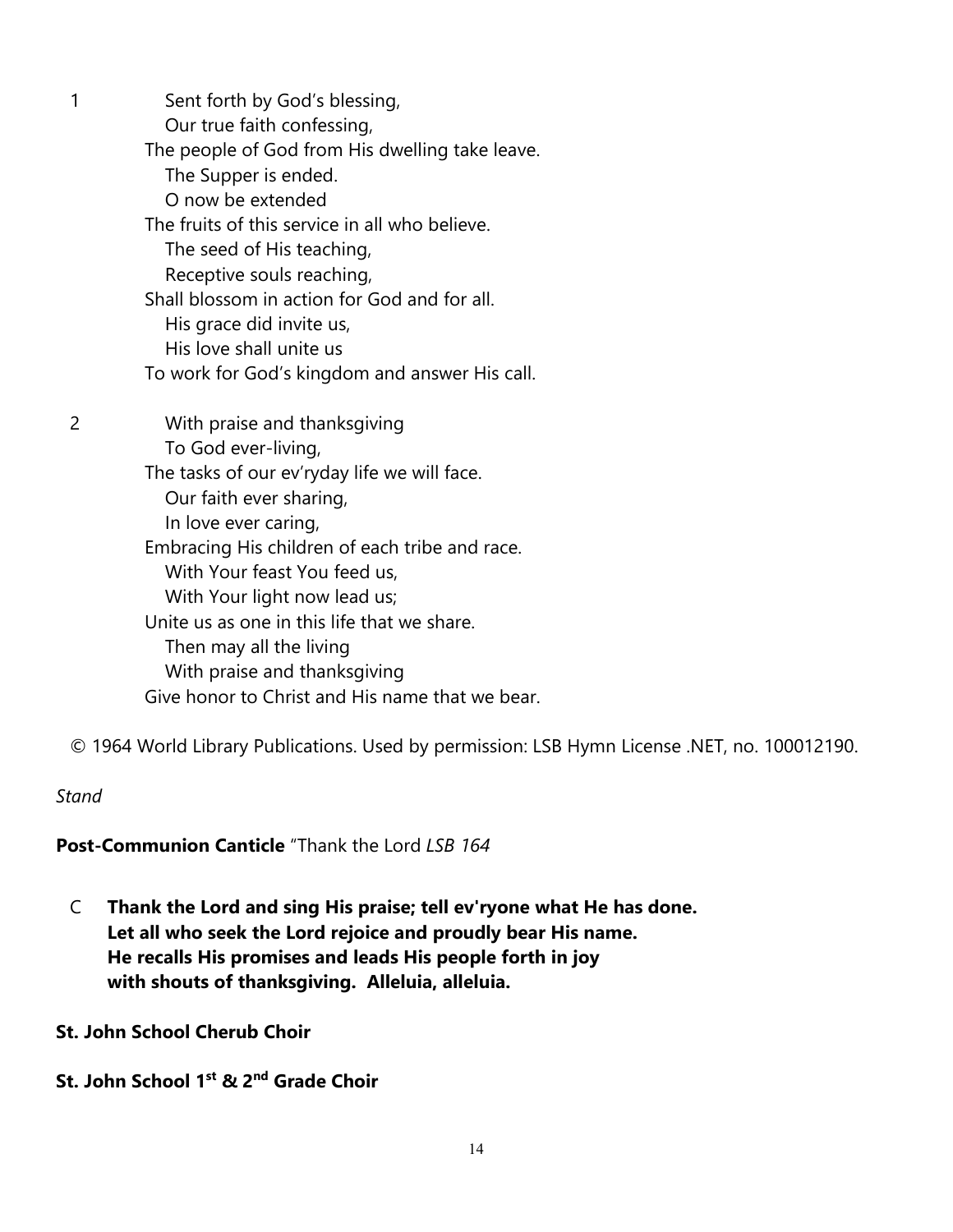| THE GRADUATION CEREMONIES<br>(Thurs. only) |                           |  |
|--------------------------------------------|---------------------------|--|
| <b>WELCOME</b>                             |                           |  |
| THE SALUTATORY ADDRESS                     | <b>Adeline Boomgard</b>   |  |
| THE PRESENTATION OF DIPLOMAS               |                           |  |
| THE PRESENTATION OF THE CLASS OF 2022      |                           |  |
| <b>LEGION AWARD</b>                        |                           |  |
| THE VALEDICTORY ADDRESS                    | Makayla Trochinski        |  |
| <b>RECOGNITION OF ANNA CARGIN</b>          | <b>5 Years of Service</b> |  |

#### **Benediction** *LSB 166*

- P The Lord bless you and keep you. The Lord make His face shine on you and be gracious to you. The Lord look upon you with favor and T give you peace.
- C **Amen.**

#### **496 Holy Spirit, Light Divine**

- 1 Holy Spirit, light divine, Shine upon this heart of mine; Chase the shades of night away, Turn the darkness into day.
- 2 Let me see my Savior's face, Let me all His beauties trace; Show those glorious truths to me Which are only known to Thee.
- 3 Holy Spirit, pow'r divine, Cleanse this guilty heart of mine; In Thy mercy pity me, From sin's bondage set me free.
- 4 Holy Spirit, joy divine, Cheer this saddened heart of mine;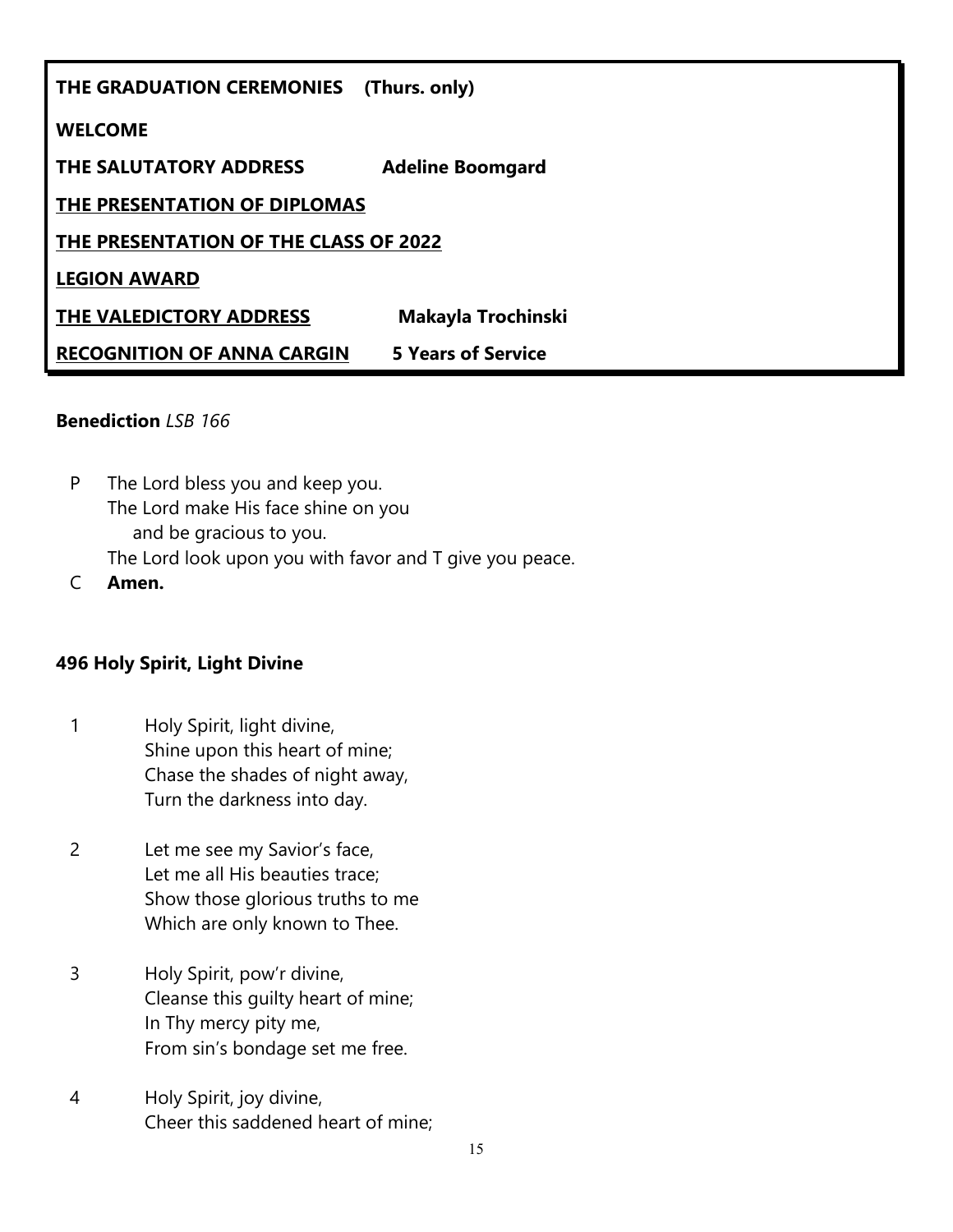Yield a sacred, settled peace, Let it grow and still increase.

5 Holy Spirit, all divine, Dwell within this heart of mine; Cast down ev'ry idol throne, Reign supreme, and reign alone.

Public domain

#### **Acknowledgments**

Divine Service, Setting One from Lutheran Service Book

Unless otherwise indicated, all scripture quotations are from *The Holy Bible, English Standard Version*, copyright © 2001 by Crossway Bibles, a division of Good News Publishers. Used by permission. All rights reserved.

Created by Lutheran Service Builder © 2006 Concordia Publishing House.

# **THE CLASS OF 2022 St. John Lutheran Day School**

Adeline Boomgard-Salutatorian Evion Lemke-Larson Makayla Trochinski-Valedictorian

#### **BIBLE VERSE**

Ask and it will be given to you; seek and you will find; knock and the door will be opened to you. For everyone who asks receives; he who seeks finds; and to him who knocks, the door will be opened. Matthew 7: 7-8

#### **CLASS HYMN**

"How Great Thou Art"

Hymn 801

#### **CLASS MOTTO**

You are braver than you believe, stronger than you seem, and smarter than you think.

#### **CLASS COLORS**

Orange and Purple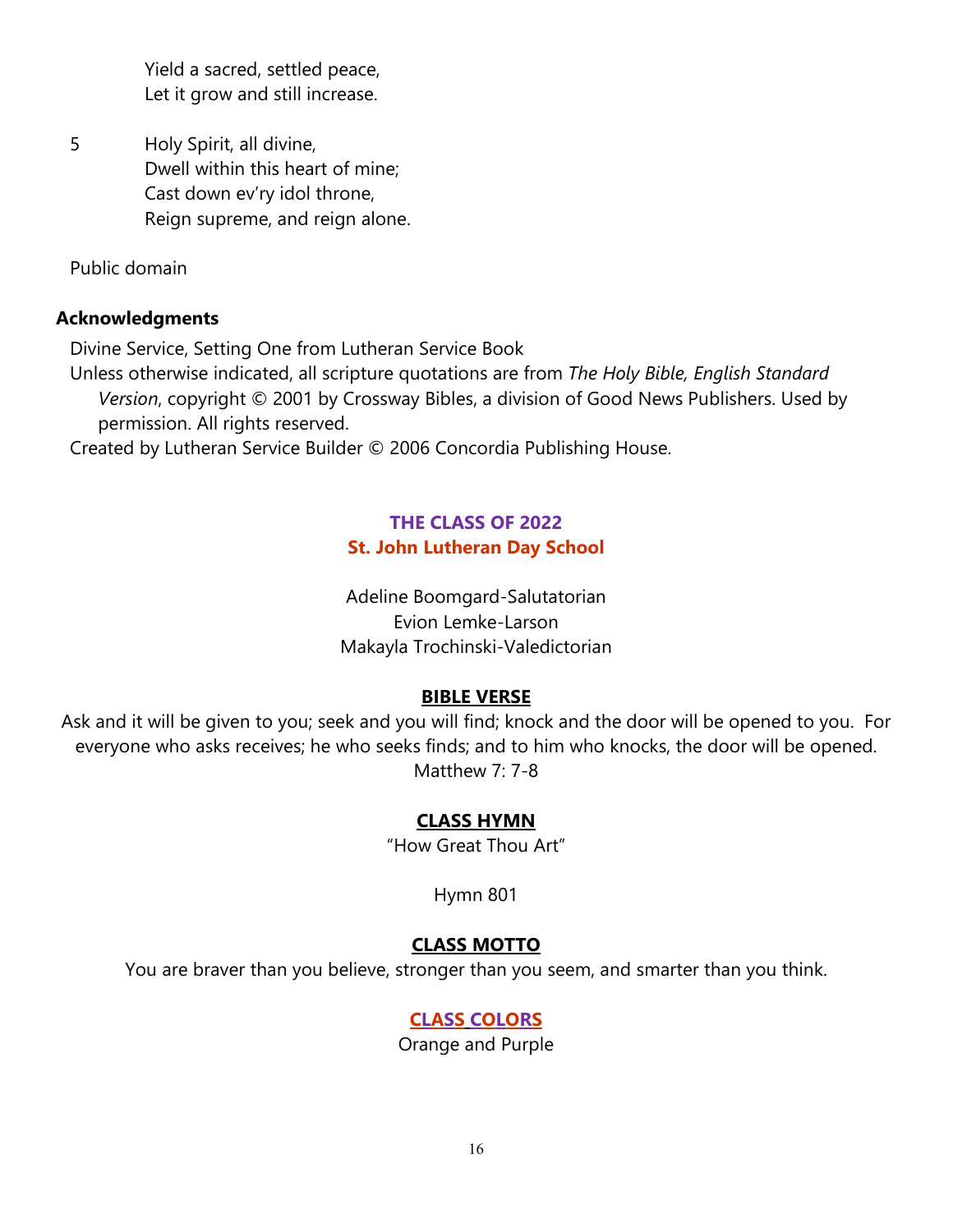# **Attendance Last Week: 151**

**General giving last week: \$5606.90 Budget giving needed: \$7500.00**

### **Calendar of Activities this week at St. John**

| 9 Thursday | <b>Worship Service/HC</b> | $6:30 \text{ pm}$ |
|------------|---------------------------|-------------------|
| 12 Sunday  | <b>Worship Service/HC</b> | $9:00$ am         |

**DOOR COLLECTION FOR HUMAN CARE:** Today a free will collection will be taken at the door. All funds collected will be used by the St. John Human Care Committee to assist in the various ministries they are involved in.



**RETIREMENT RECEPTION/BRUNCH ON SUNDAY, JUNE 5TH**: We are celebrating the retirements of Mr. Curt Snow – Principal and 5/6 teacher, Mrs. Julie Snow – 4K teacher and Mr. Keith Krenke – part-time 5/6 teacher. Please come and join us as we honor them for their many years of faithful service to St. John Church and School. We are having eggs, ham, pancakes, fruit and

coffee cakes in the lower level following the worship service to honor our retirees.

**OLD PLAYGROUND:** We are planning to start dismantling the current playground on Saturday, June 11th starting at 8am. We would love anyone who is available to come out and help. If anyone has a skid loader it may be helpful to bring, along with shovels.



**PLAYGROUND PROJECT:** The Board of Education has a new mockup of the playground displayed in the narthex. We have a thermometer on the sign to show our progress towards achieving our goal. If you are interested in helping fund the new playground, please put your donation in an envelope marked "Playground". Thank you in advance for your help with this project.

**SCRIP AND THE PLAYGROUND FUND:** I am pleased to announce that you can now designate your Scrip percentage to the playground fund. Please let Julie Snow know your change of designation at your next Scrip card purchase or make a note on your order form if you leave it in her church or school mailbox.

**SCRIP** is a program that allows you the convenience of purchasing gift cards for gift giving or personal use and benefitting the church simultaneously. Gift cards are available for purchase after church on Sunday. Shepards has recently increased their percentage from 5% to 10%. We have also started to carry \$100 Fleet cards.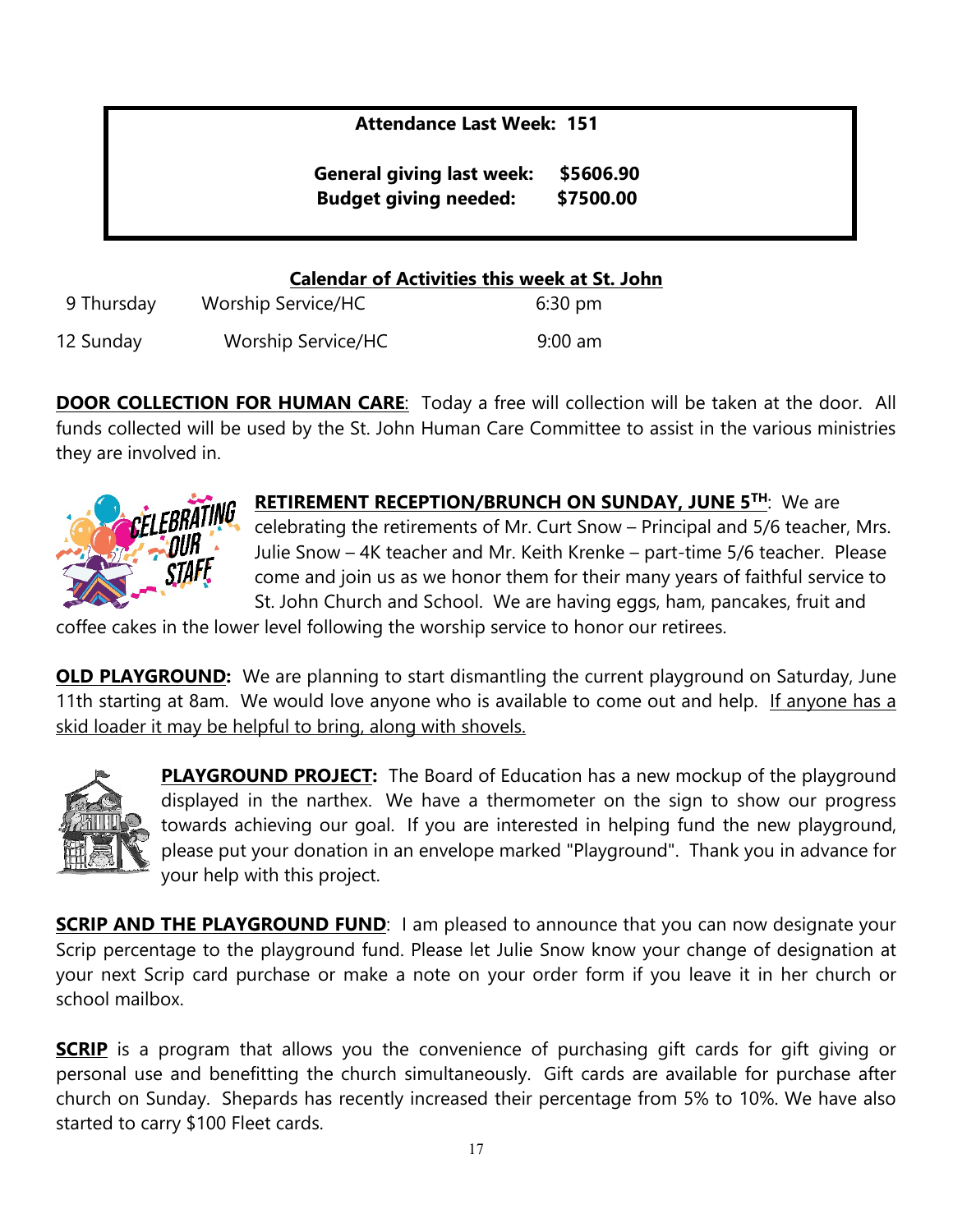**ST. JOHN SERVICE AVAILABLE ON RADIO!** Tune in to AM 1600 or FM 93.1 from 9:30 – 10:30 each week to hear our St. John service broadcast. You can also listen on your computer anytime by doing the following:

> Go to: <http://hometownbroadcasting.com/> CLICK the PODCAST menu  $(2^{nd}$  from left) SCROLL down to near the bottom of that page Select stjohn.mp3 from the list of available services

If you know of an ill or shut-in friend or relative who might like to tune in, please pass this information along to them.

**CHURCH SERVICE AVAILABLE ANYTIME ON OUR WEBSITE:** New weekly service will be available starting Friday afternoon. GO TO: [www.stjohnberlin.org.](http://www.stjohnberlin.org/) Click on "CHURCH." Click on the CHURCH SERVICE/BULLETIN tab on the home page. Then click on the link to the service video. The link to the bulletin is there also.

**PRAYER REQUEST BOX ON TABLE IN NARTHEX:** There is a Prayer Request box on the table in the Narthex. Anyone is welcome to write down a prayer request and put it in the box. Prayers will be made by the St. John Prayer Group when they meet on the 3<sup>rd</sup> Tuesday each month. The prayer request sheets also have boxes to check if you would like your request to be prayed for on Sunday morning and/or given to the Prayer Chain.



**ST. JOHN IS THE ROOSTER ROUNDUP AT CROSSROADS!** "Rooster Round Up starts June 1 and runs through June 15. By shopping at Crossroads Market (in Green Lake) and rounding up your grocery purchase, you are helping St. John Lutheran School raise funds for their New Playground!"